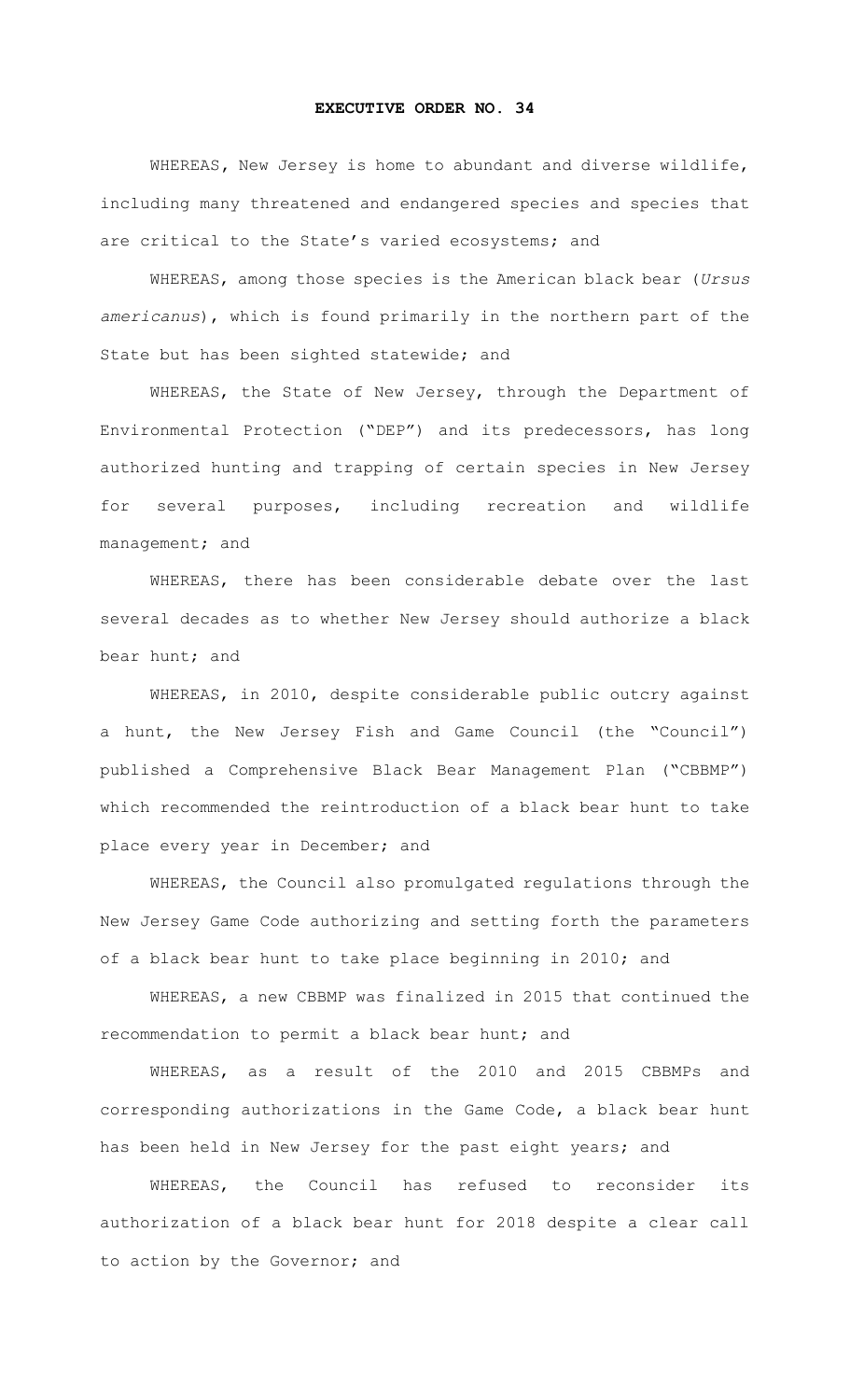WHEREAS, in light of the significant opposition to the black bear hunt and continuing debate about techniques for management of the black bear population, and in an effort to promote public safety on public lands, it is appropriate to limit the use of State lands for the black bear hunt; and

WHEREAS, the intent of this Order is to exercise the full extent of the legal authority of the Governor and the Commissioner of Environmental Protection ("Commissioner") to limit the black bear hunt in order to promote the public safety and welfare while protecting important wildlife; and

WHEREAS, the authority over the black bear hunt rests with the Council and several court decisions have made it clear that neither the Governor nor the Commissioner have the authority to unilaterally alter or cancel the black bear hunt; and

WHEREAS, while neither the Governor nor the Commissioner can unilaterally prevent a black bear hunt, the Commissioner has clear authority to direct and coordinate the use of all public lands under DEP's jurisdiction, including instituting a ban on hunting on said lands;

NOW, THEREFORE, I, PHILIP D. MURPHY, Governor of the State of New Jersey, by virtue of the authority vested in me by the Constitution and the Statutes of this State, do hereby ORDER and DIRECT:

1. The Commissioner shall take all necessary and appropriate actions within the Commissioner's authority to protect black bears on lands controlled by the State of New Jersey, including deciding whether to close said lands to the hunting of black bears pursuant to the Commissioner's authority at N.J.S.A. 13:1B-5 et seq., as clarified and confirmed in Safari Club

2